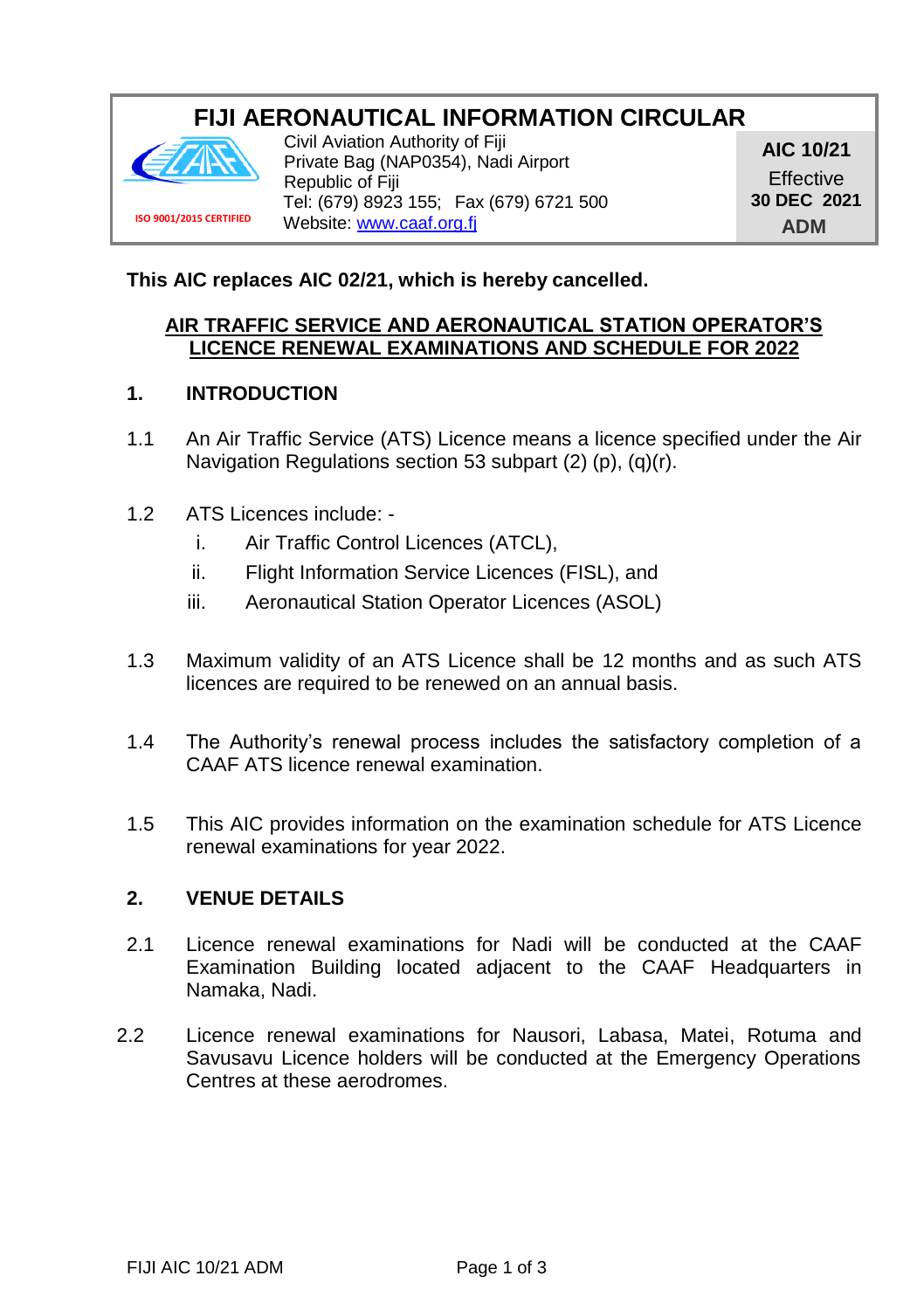## **3. CAAF EXAMINATION SCHEDULE**

| <b>ATS LICENSE RENEWAL</b> | <b>SCHEDULE</b><br><b>EXAMINATION</b><br><b>DATES</b>          | <b>SESSION</b><br><b>TIMES</b> | <b>VENUE</b>                 |
|----------------------------|----------------------------------------------------------------|--------------------------------|------------------------------|
| <b>NADI ATC/FIS</b>        | April 6 - 7<br>May 19 - 20<br>August 11 - 12                   | $1000 - 1100$<br>1430 - 1530   | CAAF<br>Nadi<br>Exam<br>Room |
| <b>Nausori ATC</b>         | April 8                                                        | 1000 - 1100<br>1430 - 1530     | Nausori<br><b>EOC</b>        |
| <b>Nadi ASOL</b>           | March $8 - 9$<br>June 7 - 8<br>October 4 - 5<br>November 8 - 9 | 1000-1100<br>1430-1530         | CAAF<br>Nadi<br>Exam<br>Room |
| <b>Nausori ASOL</b>        | March 10 - 11<br>June 9 - 10<br>October 5 - 6                  | 1000-1100<br>1430-1530         | Nausori<br><b>EOC</b>        |

3.1 Examinations shall be conducted in accordance with the following schedule:

### **4 PROCESS**

- 4.1 ATCL, FISL and ASOL holders shall ensure that their Licences are **valid** prior to exercising the privileges of that licence.
- 4.2 Licences specified in 4.1 are issued with a maximum validity period of 12 months and it is the licence holder's responsibility to ensure that their licence is renewed in a timely manner.
- 4.3 Licence holders shall ensure that they attend a Licence renewal exam at least a minimum of 8 weeks prior to licence expiry.